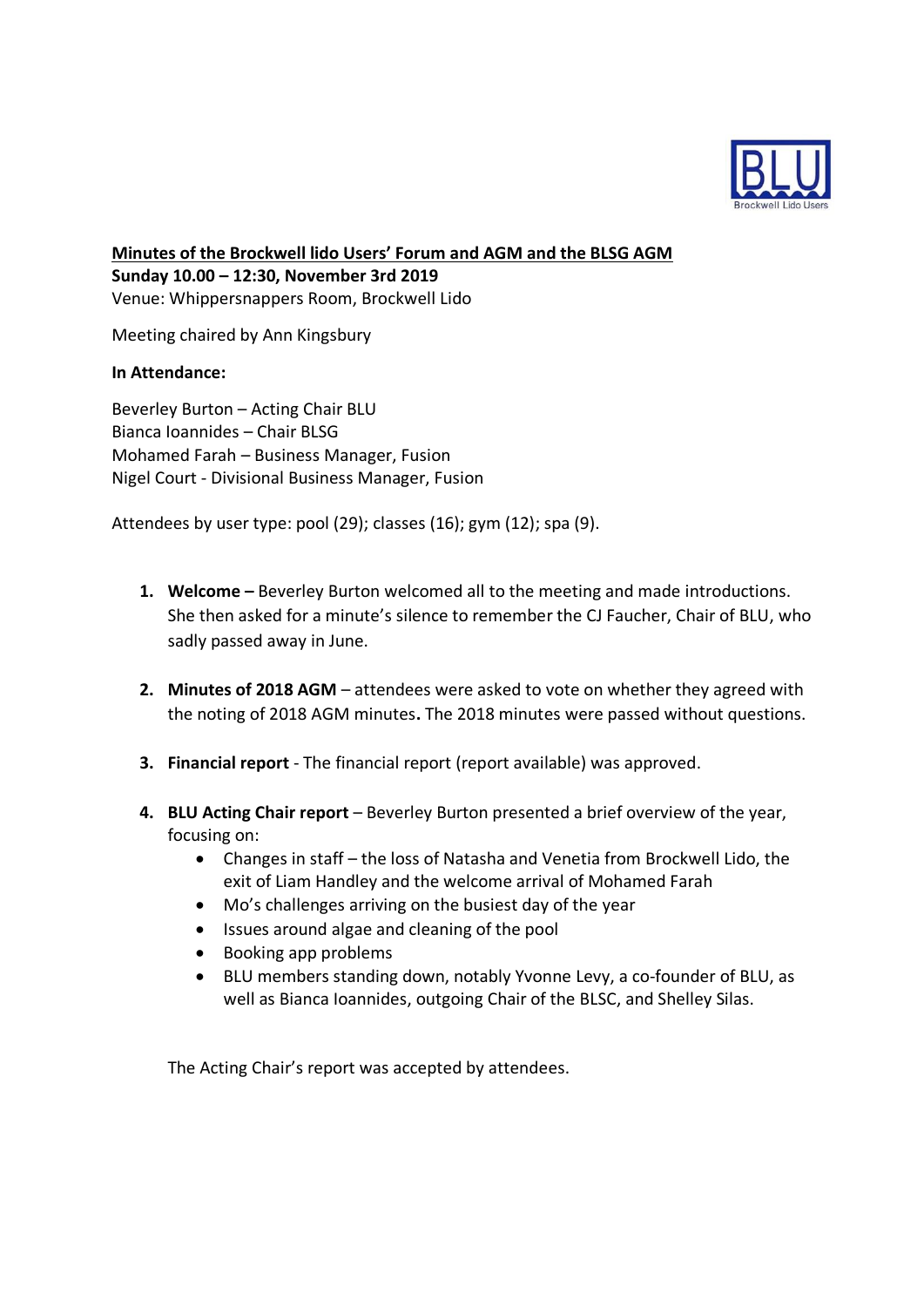## **5. BLU Elections**

Nominees for officers and members each gave a speech about what their vision for BLU and what they stood for.

There was a brief discussion relating to the issue of conflict of interest concerning the nomination of Mike Johnstone, whose business has a commercial relationship with the lido. The potential for conflict was acknowledged by Mike Johnston and Sarah Johnstone, with the belief expressed by them and others that it could be managed openly (such as by him stepping away from decisions where there was a clear conflict).

There was also some concern raised by attendees of the lack of female nominations. Incoming Chair Guy Wickett encouraged any women interested in joining to consider applying and explained there was a route to join through co-option.

Officers and committee members were elected by a 'show of hands' vote from eligible BLU members with voting cards.

| Surname        | <b>First Name</b><br>Position |           | Vote Totals |
|----------------|-------------------------------|-----------|-------------|
| <b>WICKETT</b> | Guv                           | Chair     | 52          |
|                |                               |           |             |
| LONGMAN        | Ben                           | Secretary | 52          |
| TROWELL        | Stephen                       | Treasurer | 52          |

## **Officer Nominations – elected unopposed**

#### **Member nominations – elected unopposed**

| Surname          | <b>First Name</b><br>Position |           | <b>Vote Totals</b> |
|------------------|-------------------------------|-----------|--------------------|
| <b>DODDS</b>     | Nigel                         | Committee | 52                 |
| <b>BRYAN</b>     | Adam                          | Committee | 52                 |
| <b>DA PONTE</b>  | Jason                         | Committee | 52                 |
| <b>JOHNSTONE</b> | Mike                          | Committee | 52                 |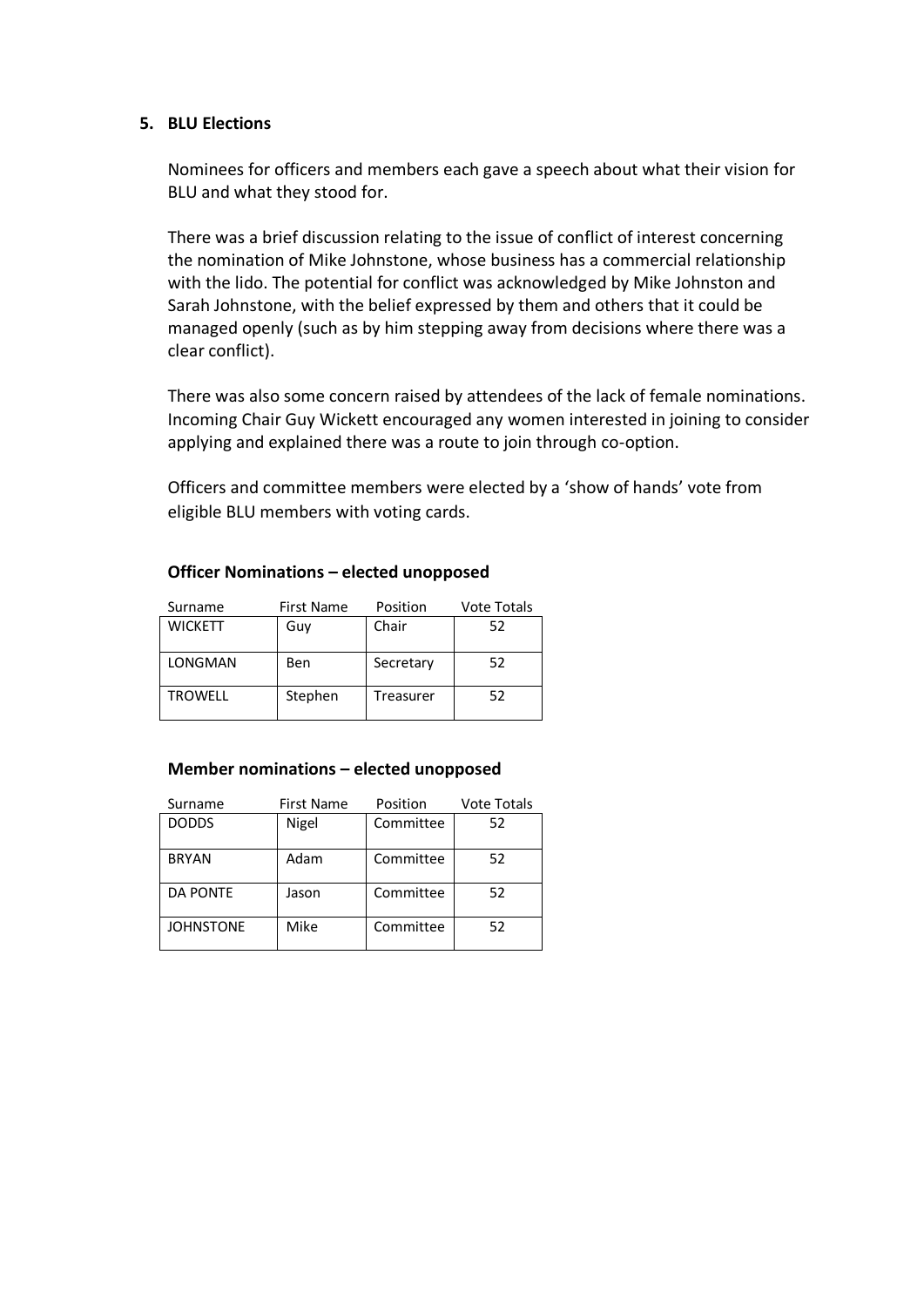# **6. BLSG Elections**

| Surname          | <b>First Name</b> | Organisation | Indicative Vote Totals |
|------------------|-------------------|--------------|------------------------|
| <b>GIBSON</b>    | Giles             | <b>HHF</b>   | 32                     |
| <b>HOGARTH</b>   | Susy              | <b>BPCP</b>  | 32                     |
| <b>MARSH</b>     | Sophia            | <b>HHS</b>   | 32                     |
| <b>PAYNE</b>     | Miranda           | ΕH           | 32                     |
| <b>BOYLE</b>     | Michael           | FoBP         | 32                     |
| <b>WICKETT</b>   | Guy               | <b>BLU</b>   | 32                     |
| <b>LONGMAN</b>   | <b>Ben</b>        | <b>BLU</b>   | 32                     |
| <b>TROWELL</b>   | Stephen           | <b>BLU</b>   | 32                     |
| <b>JOHNSTONE</b> | Mike              | <b>BLU</b>   | 32                     |
| <b>DODDS</b>     | Nigel             | <b>BLU</b>   | 32                     |

Names of those nominated by the BLSG participating organisations were presented:

All were elected by a 'show of hands' vote from eligible BLU members with voting cards.

- **7. Outgoing BLSG Chair report -** Bianca Ioannides gave her report. After concluding, Michael Boyle, Friends of Brockwell Park, asked the room to thank Bianca for her years of service to the committee.
- **8. Lido Report** Mohamed Farah (full report available)

Mo Farah presented his report, covering:

- Staffing, including the appointment of a new Assistant GM, Lauren Frankis
- Financial performance: down year on year YTD, mainly driven by lower swim revenues
- Participation, down 30% year on year, driven by pool visits, but on a par with 2017
- Customer satisfaction: 74%, but down 11%
- Changes and investments: pool lining agreed; algae removed; G360 changeover; exercise bikes serviced; Monthly meet the manager sessions in place
- Next steps: lease extended for two years, but new pizza offer.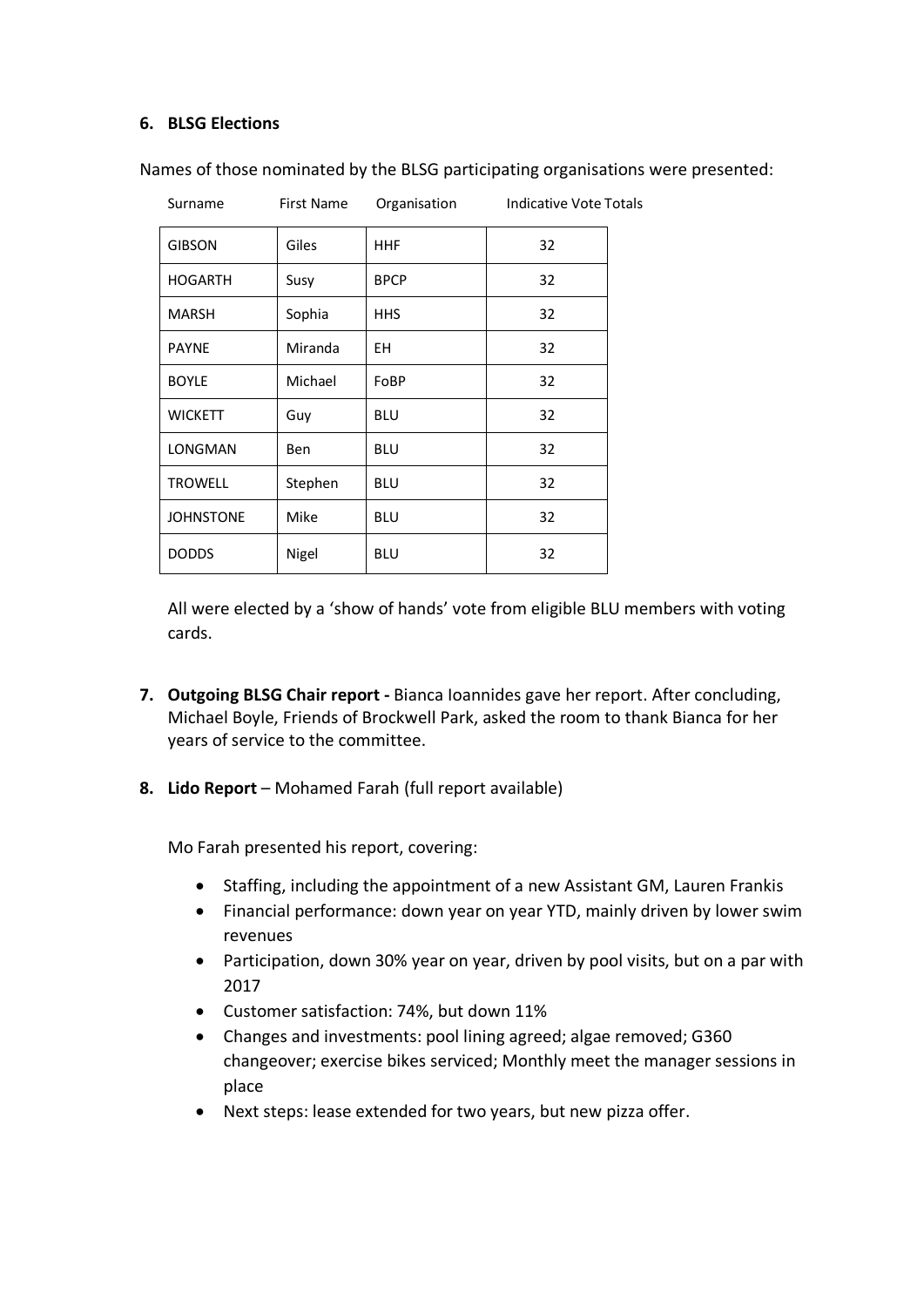Comments from attendees included commending Fusion staff for their handling of crowds on busy days, urging better handovers between managers and requesting lifeguards get paid a living wage.

- **9. Lido Forum Feedback** chaired by Stephen Trowell
	- General
		- o + Staff; atmosphere, especially for swimmers; setting
		- $\circ$  Toilets; cleanliness, especially in the gym; the app; customer responsiveness
	- Lido
		- o + Lifeguards; open all year; now cleaner; sauna; over 60s cards
		- $\circ$  Opening too late; lack of hot water for showers; women's changing room (no dryer; dirty)
	- Gym
		- $\circ$  + Opening hours; now cleaner
		- o Dirty; needs better equipment (bands, weights); broken equipment and lockers
	- Classes
		- $\circ$  + Instructors
		- o More classes, especially at the weekend
	- Spa
		- $\circ$  + Sauna improved
		- o Hydrotherapy pool is too cold; steam room not working; suggestion for women's only sessions
	- Suggestions:
		- o Lighting (pool); keeping a wider usership in mind (pool)
		- o More training needed for frontline staff, some of whom are rude
		- o Winter opening hours are too short (pool)
		- o Curtilage of the lido: bins not put out while people are queuing; could there be an outside water fountain for park users?
		- o Consult users before buying equipment
		- o Could the lido host an annual skinny dip?
		- o Enforcing rules against amplified music
		- o Investigating using less chlorine in the pool
		- o Consideration for having AM and PM sessions for the lido so the site can be cleaned in between